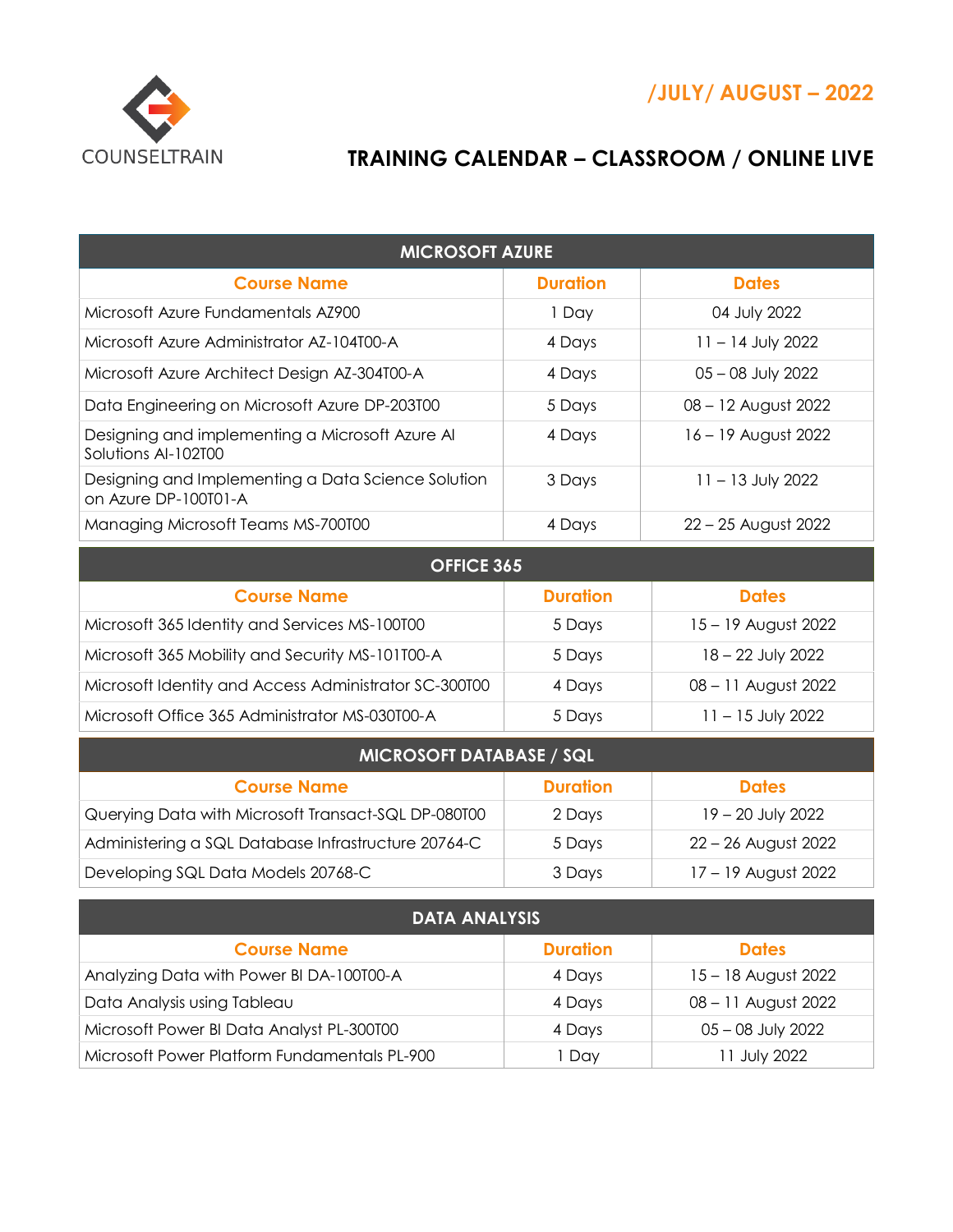| <b>WINDOWS SERVER</b>                                                   |                 |                       |  |
|-------------------------------------------------------------------------|-----------------|-----------------------|--|
| <b>Course Name</b>                                                      | <b>Duration</b> | <b>Dates</b>          |  |
| Installation, Storage, and Compute with Windows<br>Server 2016 - 20740C | 5 Days          | $01 - 05$ August 2022 |  |
| Administering System Center Configuration Manager -<br>$20703 - 1 - B$  | 5 Days          | $11 - 15$ July 2022   |  |
| Administering Microsoft Exchange Server 2016/2019<br>$20345 - 1 - B$    | 5 Days          | 15 – 19 August 2022   |  |

| <b>MICROSOFT DYNAMICS &amp; SHAREPOINT</b>                        |                 |                     |
|-------------------------------------------------------------------|-----------------|---------------------|
| <b>Course Name</b>                                                | <b>Duration</b> | <b>Dates</b>        |
| Microsoft Certified: Dynamics 365 Fundamentals (CRM)<br>MB-910T00 | 2 Days          | $04 - 05$ July 2022 |
| Microsoft Dynamics 365 Finance MB-310T00-A                        | 4 Days          | $25 - 28$ July 2022 |
| SharePoint Online for Administrators 55238-B                      | 3 Days          | 12 - 14 July 2022   |
| SharePoint for Office 365 End User Training 55255-A               | 3 Days          | 16 – 18 August 2022 |
| Microsoft PowerApps 55265-A                                       | 2 Days          | 08 - 09 August 2022 |
| MB-300T00: Microsoft Dynamics 365: Core Finance and<br>Operations | 2 Days          | 28 - 29 July 2022   |

| <b>INFORMATION SECURITY</b>                                   |                 |                     |
|---------------------------------------------------------------|-----------------|---------------------|
| <b>Course Name</b>                                            | <b>Duration</b> | <b>Dates</b>        |
| Certified Ethical Hacking V11 (CEH)                           | 5 Days          | 15 – 19 August 2022 |
| Certified Network Defender (CND)                              | 5 Days          | $11 - 15$ July 2022 |
| CompTIA Security+                                             | 5 Days          | $25 - 29$ July 2022 |
| Certified Information System Security Professional<br>(CISSP) | 5 Days          | 22 - 26 August 2022 |
| Certified Information Security Manager (CISM)                 | 5 Days          | 18 - 22 July 2022   |

| <b>PROJECT MANAGEMENT</b>                |                 |                     |
|------------------------------------------|-----------------|---------------------|
| <b>Course Name</b>                       | <b>Duration</b> | <b>Dates</b>        |
| Project Management Professional (PMP)    | 5 Days          | 04 – 08 July 2022   |
| PMI's Agile Certified Practitioner (ACP) | 3 Days          | 29 - 31 August 2022 |
| Risk Management Professional - RMP       | 4 Days          | $11 - 14$ July 2022 |
| Prince 2 Foundation & Practitioner       | 5 Days          | 15 - 19 August 2022 |

| <b>QUALITY MANAGEMENT</b> |                 |                   |
|---------------------------|-----------------|-------------------|
| <b>Course Name</b>        | <b>Duration</b> | <b>Dates</b>      |
| Six Sigma Green Belt      | 5 Davs          | 25 – 29 July 2022 |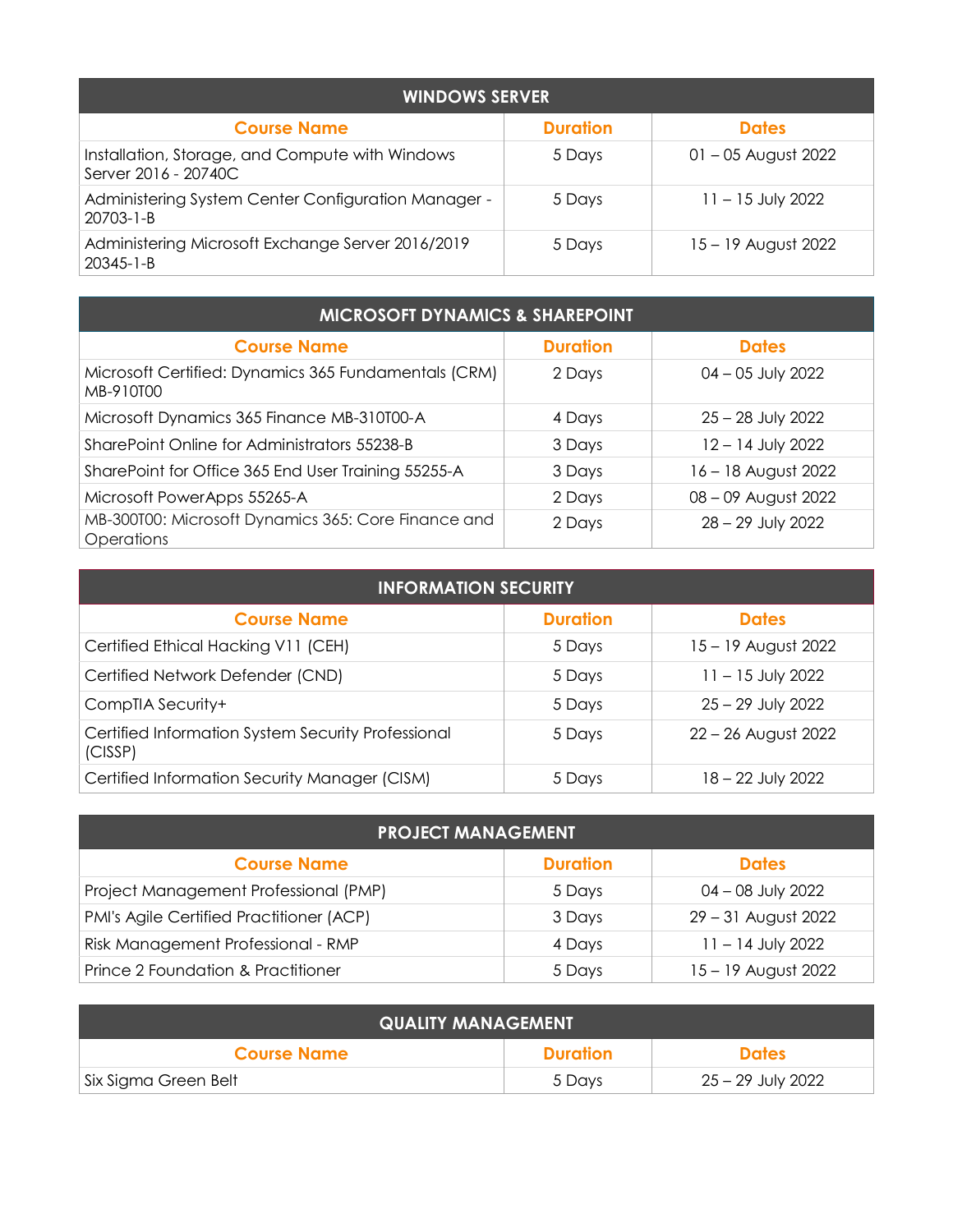| <b>CISCO &amp; COMPTIA</b> |                 |                     |
|----------------------------|-----------------|---------------------|
| <b>Course Name</b>         | <b>Duration</b> | <b>Dates</b>        |
| <b>CCNA</b>                | 5 Davs          | 04 – 08 July 2022   |
| CompTIA Network+           | 5 Davs          | 22 – 26 August 2022 |

| <b>IT MANAGEMENT</b>                                 |                 |                     |
|------------------------------------------------------|-----------------|---------------------|
| <b>Course Name</b>                                   | <b>Duration</b> | <b>Dates</b>        |
| <b>ITIL V4 Foundation</b>                            | 2 Days          | 18 - 19 July 2022   |
| Cobit Foundation                                     | 4 Days          | 23 - 26 August 2022 |
| CGEIT - Certified in the Governance of Enterprise IT | 4 Days          | 19 - 22 July 2022   |
| PSM - Professional Scrum Master                      | 2 Days          | 30 - 31 August 2022 |
| TOGAF 9.2                                            | 5 Days          | $11 - 15$ July 2022 |

| <b>PROGRAMMING</b>                                              |                 |                     |
|-----------------------------------------------------------------|-----------------|---------------------|
| <b>Course Name</b>                                              | <b>Duration</b> | <b>Dates</b>        |
| Python Programming for Machine Learning (AI)                    | 5 Days          | 08 - 12 August 2022 |
| Programming with HTML, CSS, and JavaScript MS-<br>55320         | 5 Days          | $25 - 29$ July 2022 |
| Developing ASP.NET Core MVC Web Applications<br>$20486 - D$     | 5 Days          | 22 – 26 August 2022 |
| 55242 Microsoft Dynamics 365 Customization and<br>Configuration | 3 Days          | $19 - 21$ July 2022 |
| React JS                                                        | 5 Days          | $11 - 15$ July 2022 |

| <b>DOCKER &amp; KUBERNETES / VMWARE</b>       |                 |                   |
|-----------------------------------------------|-----------------|-------------------|
| <b>Course Name</b>                            | <b>Duration</b> | <b>Dates</b>      |
| Docker and Kubernetes                         | 5 Days          | 11 -15 July 2022  |
| VMWare vSphere: Install, Configure, Manage v7 | 5 Days          | 04 – 08 July 2022 |

| <b>ISO</b>                  |                 |                       |
|-----------------------------|-----------------|-----------------------|
| <b>Course Name</b>          | <b>Duration</b> | <b>Dates</b>          |
| ISO/IEC 27001 Lead Auditor  | 5 Days          | $01 - 05$ August 2022 |
| ISO 9001 Lead Auditor       | 5 Days          | $25 - 29$ July 2022   |
| ISO 31000 Lead Risk Manager | 5 Days          | 18 – 22 July 2022     |

| <b>SALESFORCE</b>     |                 |                     |
|-----------------------|-----------------|---------------------|
| <b>Course Name</b>    | <b>Duration</b> | <b>Dates</b>        |
| Sales Force for Sales | 2 Days          | 30 – 31 August 2022 |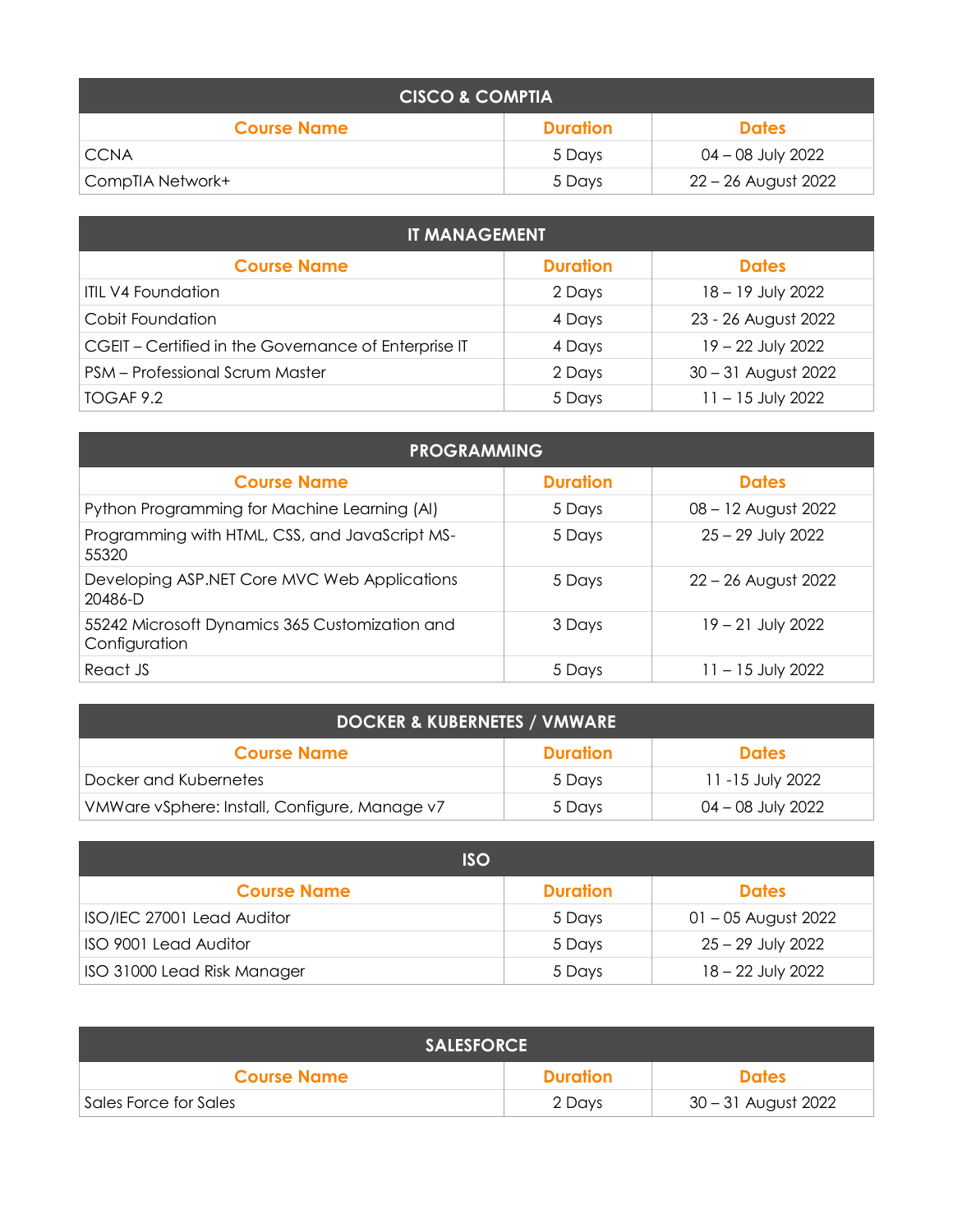## **BUSINESS & SOFT SKILLS (ENGLISH / ARABIC)**

| <b>Course Name</b>                                              |
|-----------------------------------------------------------------|
| Happiness                                                       |
| Conflict Management                                             |
| Problem Solving                                                 |
| Creative Thinking and Innovation                                |
| <b>Emotional Intelligence</b>                                   |
| Time Management                                                 |
| Change Management                                               |
| <b>Effective Communication skills</b>                           |
| Leadership and team Management                                  |
| HR Management                                                   |
| CHRP (Certified Human Resources Professional, HR Specialist     |
| Strategic Planning-How to build Organizations and set goals     |
| <b>Supervisory Skills</b>                                       |
| <b>Presentation Skills</b>                                      |
| Arabic Language for Non-Arabic speakers                         |
| <b>Effective Communication</b>                                  |
| Employee Relation & Employee Engagement                         |
| <b>Effective Marketing and Sales Techniques</b>                 |
| <b>Advanced Selling Skills</b>                                  |
| Time Management & Organizational Skills and Stress Management   |
| <b>Advanced Negotiation Skills</b>                              |
| Health & Safety and Environment- General                        |
| <b>Business Continuity Management</b>                           |
| Decisions Making & Problem Solving                              |
| Client Relation Management                                      |
| Personal empowerment and effectiveness                          |
| Teambuilding                                                    |
| Advanced Business Writing, Professional Email & Reports Writing |
| <b>Executive Secretarial and Admin Skills</b>                   |
| Purchase Management                                             |

Import & Export and L/C's in International Trade